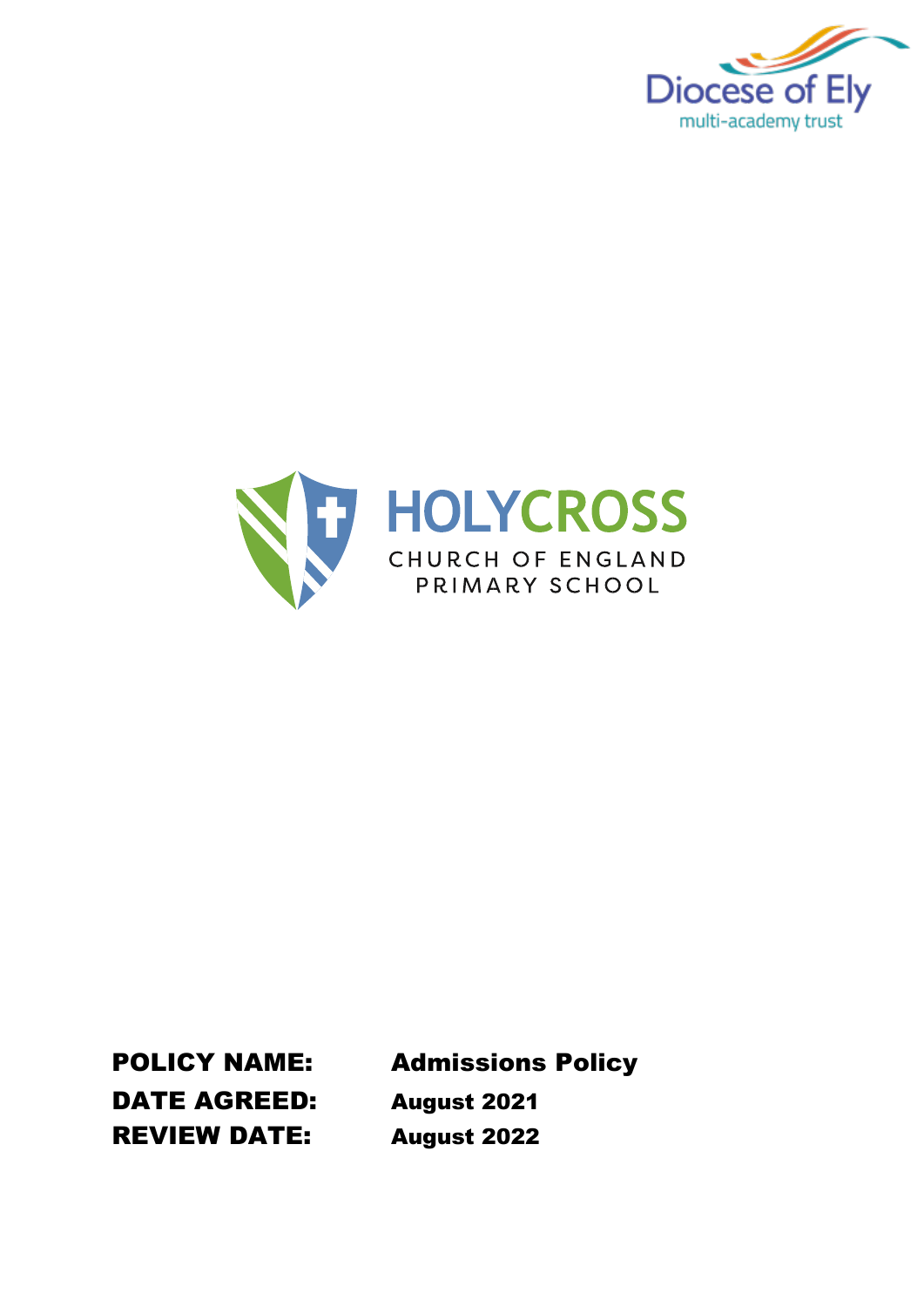The DEMAT Admission Policy sets out the admission arrangements for DEMAT schools. Schools will comply with all relevant provisions of the Department for Education's School Admissions Code of Practice 2014 ("the Admissions Code"), the School Admission Appeals Code of Practice 2012 ("the Appeals Code") and the law on admissions. The school will, through DEMAT, consult as may be required and/or necessary.

Reference in the Codes to admission authorities shall be deemed to be references to the DEMAT Board, the powers and functions of which may be delegated to the head teacher supported by the Trust Governing Body (TGB) of the school. All schools in The DEMAT will participate in coordinated admission arrangements by the Local Authority (LA) in their relevant geographical location and in respect of other arrangements specified in the admissions code. Notwithstanding these arrangements the Secretary of State may direct the DEMAT school to admit named pupils to a school on application from the LA, before doing so the secretary of state will consult the DEMAT.

This Church of England Primary School, which is part of the Diocese of Ely Multi-Academy Trust serves children living within the Parishes of Runcton Holme, Wormegay and Tottenhill. The school admits children in the September before their  $5<sup>th</sup>$  birthday.

Our admission policy allows children to start school earlier than the law requires. However, the law also allows parents to ask for their child to be admitted while the start date is delayed until later in the school year. Your child must start school by the beginning of the term following their fifth birthday and the place must be taken up by the start of the summer term. If you inform us that you wish to delay your child's entry the place will be held and will not be offered to another child.

The approved admissions number into the Reception Year is 10.

## Oversubscription Procedures – First Admissions

In the event of over-subscription, the Governors will give priority using the following criteria:-

1. Children for whom their Statement of Special Needs names this school.

2. Children in public care living and children who appear to the Admission Authority to have been in state care (i.e. in the care of or accommodated by a public authority, religious organisation or any other provider whose sole/main purpose is to benefit society) outside of England but ceased to be so as a result of being adopted only.

3. Children who live within the catchment area and:

- *Have a sibling attending the school at the time of their admission*
- *Whose parents regularly attend Church (at least twice a month) and express a wish for their child to attend a Church of England School*
- *Have no sibling attending the school at the time of their admission*

4.Children who live outside the catchment area and:

- *Have a sibling attending the school at the time of their admission*
- *Whose parents regularly attend Church (at least twice a month) and express a wish for their child to attend a Church of England School*